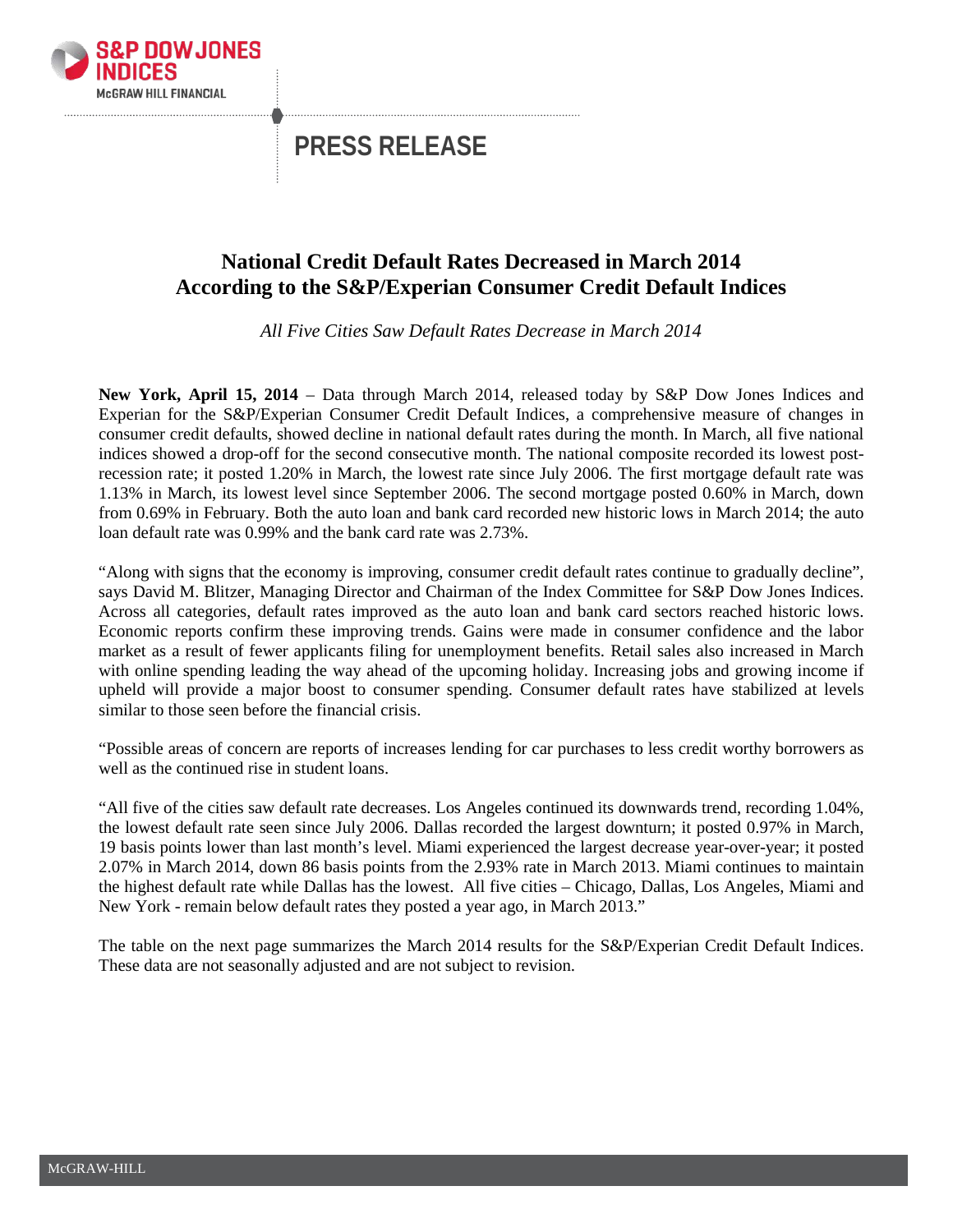| <b>S&amp;P/Experian Consumer Credit Default Indices</b><br><b>National Indices</b> |                                         |                                     |                                         |  |
|------------------------------------------------------------------------------------|-----------------------------------------|-------------------------------------|-----------------------------------------|--|
| <b>Index</b>                                                                       | <b>March 2014</b><br><b>Index Level</b> | February 2014<br><b>Index Level</b> | <b>March 2013</b><br><b>Index Level</b> |  |
| Composite                                                                          | 1.20                                    | 1.30                                | 1.50                                    |  |
| First Mortgage                                                                     | 1.13                                    | 1.23                                | 1.41                                    |  |
| Second Mortgage                                                                    | 0.60                                    | 0.69                                | 0.69                                    |  |
| <b>Bank Card</b>                                                                   | 2.73                                    | 2.83                                | 3.51                                    |  |
| Auto Loans                                                                         | 0.99                                    | 1.03                                | 111                                     |  |

Source: S&P/Experian Consumer Credit Default Indices

Data through March 2014

The table below provides the S&P/Experian Consumer Default Composite Indices for the five MSAs:

| Metropolitan            | <b>March 2014</b>  | February 2014      | <b>March 2013</b>  |
|-------------------------|--------------------|--------------------|--------------------|
| <b>Statistical Area</b> | <b>Index Level</b> | <b>Index Level</b> | <b>Index Level</b> |
| New York                | 1.37               | 1.46               | 1.79               |
| Chicago                 | 1.52               | 1.67               | 1.83               |
| Dallas                  | 0.97               | 1.16               | 1.20               |
| Los Angeles             | 1.04               | 1.05               | 1.48               |
| Miami                   | 2.07               | 2.23               | 2.93               |

 Source: S&P/Experian Consumer Credit Default Indices Data through March 2014

#### **About S&P Dow Jones Indices**

S&P Dow Jones Indices LLC, a part of McGraw Hill Financial, is the world's largest, global resource for index-based concepts, data and research. Home to iconic financial market indicators, such as the S&P 500<sup>®</sup> and the Dow Jones Industrial Average™, S&P Dow Jones Indices LLC has over 115 years of experience constructing innovative and transparent solutions that fulfill the needs of investors. More assets are invested in products based upon our indices than any other provider in the world. With over 830,000 indices covering a wide range of asset classes across the globe, S&P Dow Jones Indices LLC defines the way investors measure and trade the markets. To learn more about our company, please visit [www.spdji.com.](http://www.spdji.com/)

*Standard & Poor's and S&P are registered trademarks of Standard & Poor's Financial Services LLC, a part of McGraw Hill Financial. Dow Jones is a registered trademark of Dow Jones Trademark Holdings LLC ("Dow Jones"). These trademarks have been licensed to S&P Dow Jones Indices LLC. It is not possible to invest directly in an index. S&P Dow Jones Indices LLC, Dow Jones, S&P and their respective affiliates (collectively "S&P Dow Jones Indices") do not sponsor, endorse, sell, or promote any investment fund or other investment vehicle that is offered by third parties and that seeks to provide an investment return based on the performance of any index. This document does not constitute an offer of services in jurisdictions where S&P Dow Jones Indices does not have the necessary licenses. S&P Dow Jones Indices receives compensation in connection with licensing its indices to third parties.*

#### **About Experian**

Experian is the leading global information services company, providing data and analytical tools to clients around the world. The Group helps businesses to manage credit risk, prevent fraud, target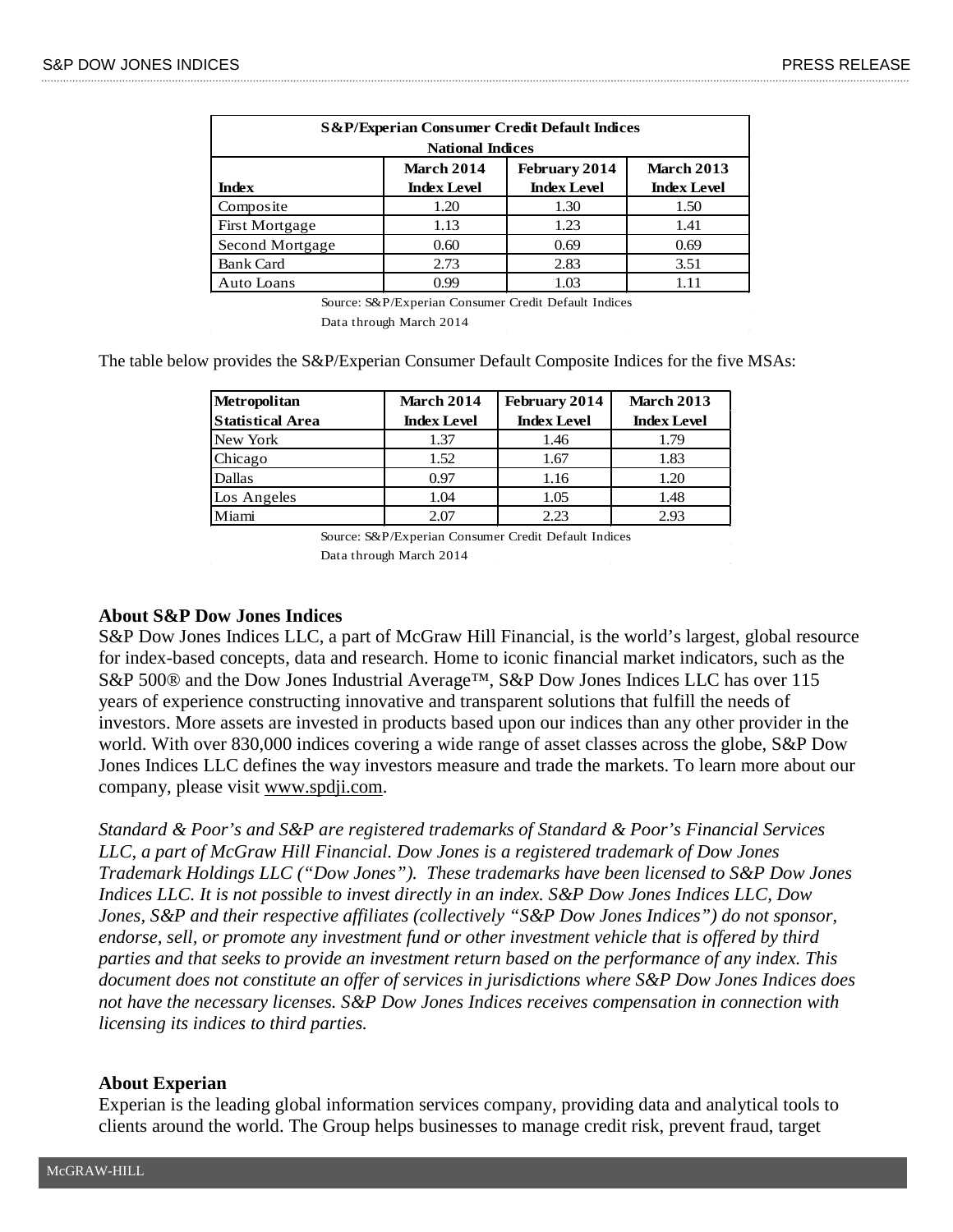marketing offers and automate decision making. Experian also helps individuals to check their credit report and credit score, and protect against identity theft.

Experian plc is listed on the London Stock Exchange (EXPN) and is a constituent of the FTSE 100 index. Total revenue for the year ended 31 March 2013 was US\$4.7 billion. Experian employs approximately 17,000 people in 40 countries and has its corporate headquarters in Dublin, Ireland, with operational headquarters in Nottingham, UK; California, US; and São Paulo, Brazil.

For more information, visit [http://www.experianplc.com.](http://www.experianplc.com/)

### **For more information:**

Dave Guarino Communications S&P Dow Jones Indices [dave.guarino@spdji.com](mailto:dave.guarino@spdji.com) (+1) 212-438-1471

David Blitzer Managing Director and Chairman of the Index Committee S&P Dow Jones Indices [david.blitzer@spdji.com](mailto:david.blitzer@spdji.com) (+1) 212-438-3907

Jordan Takeyama Experian Public Relations [jordan.takeyama@experian.com](mailto:jordan.takeyama@experian.com)  $(+1)$  714-830-7561

Jointly developed by S&P Dow Jones Indices LLC and Experian, the S&P/Experian Consumer Credit Default Indices are published on the third Tuesday of each month at 9:00 am ET. They are constructed to track the default experience of consumer balances in four key loan categories: auto, bankcard, first mortgage lien and second mortgage lien. The Indices are calculated based on data extracted from Experian's consumer credit database. This database is populated with individual consumer loan and payment data submitted by lenders to Experian every month. Experian's base of data contributors includes leading banks and mortgage companies, and covers approximately \$11 trillion in outstanding loans sourced from 11,500 lenders.

For more information, please visit: www.consumercreditindices.standardandpoors.com.

All information provided by S&P Dow Jones Indices is impersonal and not tailored to the needs of any person, entity or group of persons. S&P Dow Jones Indices and its third party licensors do not sponsor, endorse, sell, promote or manage any investment fund or other vehicle that is offered by third parties and that seeks to provide an investment return based on the returns of any S&P Dow Jones Indices' index. S&P Dow Jones Indices LLC is not an investment advisor, and S&P Dow Jones Indices and its third party licensors make no representation regarding the advisability of investing in any such investment fund or other vehicle. A decision to invest in any such investment fund or other vehicle should not be made in reliance on any of the statements set forth in this press release. Prospective investors are advised to make an investment in any such fund or other vehicle only after carefully considering the risks associated with investing in such funds, as detailed in an offering memorandum or similar document that is prepared by or on behalf of the issuer of the investment fund or other vehicle. Inclusion of a security within an index is not a recommendation by S&P Dow Jones Indices or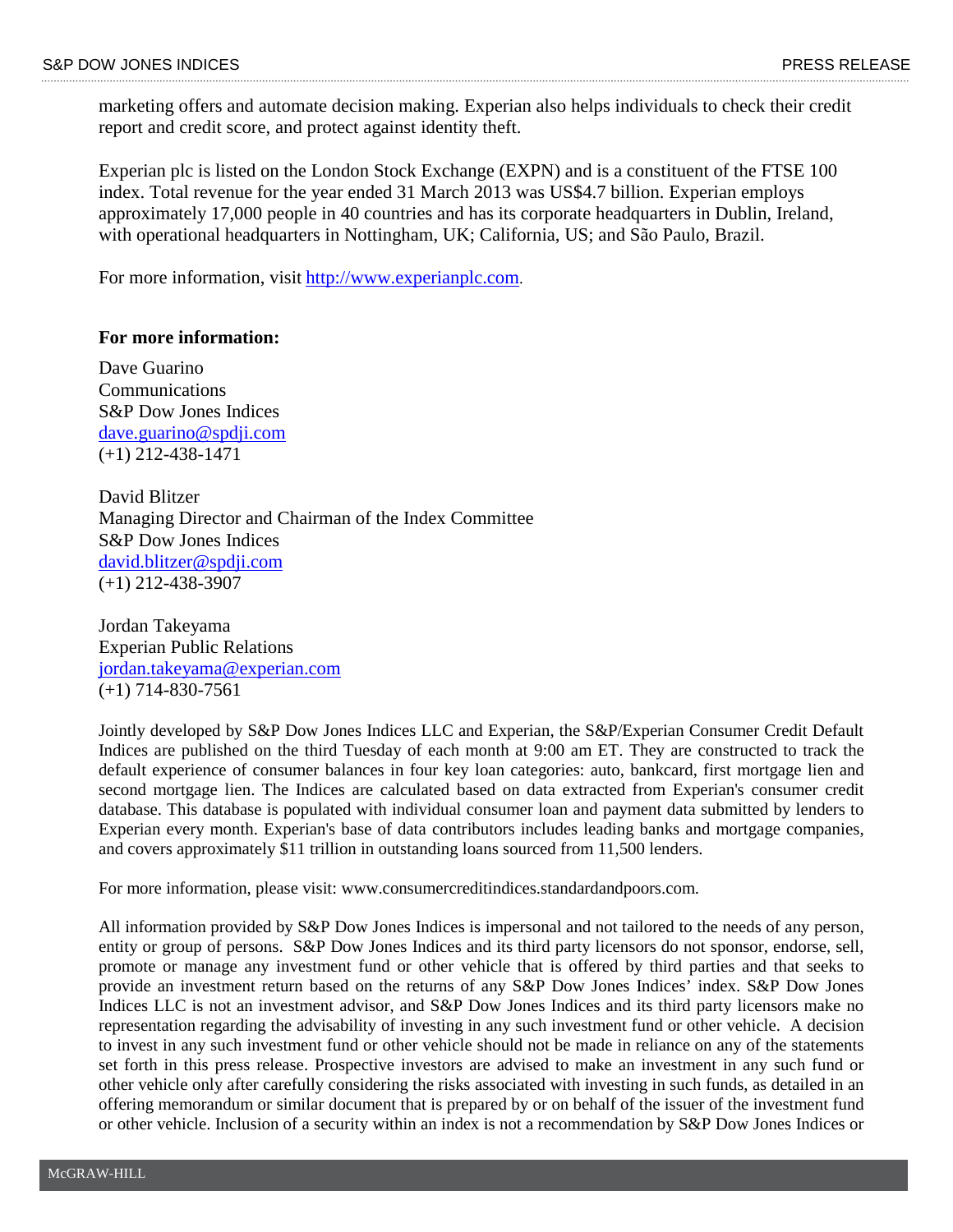its third party licensors to buy, sell, or hold such security, nor is it considered to be investment advice. Exposure to an asset class is available through investable instruments based on an index. It is not possible to invest directly in an index. There is no assurance that investment products based on the index will accurately track index performance or provide positive investment returns.

S&P Dow Jones Indices and its third party licensors do not guarantee the accuracy, adequacy, timeliness and/or completeness of any S&P Dow Jones Indices' index, any data included therein, or any data from which it is based, or any communication with respect thereto, including, but not limited to, oral or written communications (including electronic communications) with respect thereto. S&P DOW JONES INDICES AND ITS THIRD PARTY LICENSORS MAKE NO EXPRESS OR IMPLIED WARRANTIES, AND EXPRESSLY DISCLAIMS ALL WARRANTIES OF MERCHANTABILITY OR FITNESS FOR A PARTICULAR PURPOSE OR USE WITH RESPECT TO THE MARKS, THE INDEX OR ANY DATA INCLUDED THEREIN. S&P DOW JONES INDICES AND ITS THIRD PARTY LICENSORS SHALL NOT BE SUBJECT TO ANY DAMAGES OR LIABILITY FOR ANY ERRORS, OMISSIONS OR DELAYS IN THE INDEX OR ANY DATA INCLUDED THEREIN AND THE DISSEMINATION THEREOF. S&P Dow Jones Indices and its third party licensors make no warranties, express or implied, as to results to be obtained from use of information provided by S&P Dow Jones Indices and its third party licensors and used in this service, and S&P Dow Jones Indices and its third party licensors expressly disclaim all warranties of suitability with respect thereto.

Without limiting the foregoing, the Indices are calculated by S&P Dow Jones Indices and its third party licensors based on a sampling of data reported to S&P Dow Jones Indices or its third party licensor from third parties, and neither S&P Dow Jones Indices nor its third party licensors verify the adequacy, accuracy, timeliness or completeness of such data. Neither S&P Dow Jones Indices nor its third party licensor guarantee that such data and/or the sampling thereof shall be representative of the rate of actual consumer credit default or of any other attribute or activity.

Neither S&P Dow Jones Indices nor its third party licensors shall be liable for any claims or losses of any nature in connection with information contained in this document, including but not limited to, lost profits or punitive or consequential damages, even if it is advised of the possibility of same. These materials have been prepared solely for informational purposes. S&P Dow Jones Indices and its third party licensors make no representation with respect to the accuracy or completeness of these materials, the content of which September change without notice. The methodology involves rebalancing and maintenance of the indices that are made periodically during each year and September not, therefore, reflect real-time information. S&P Dow Jones Indices and its third party licensors shall not have any obligation to update any published index in light of any change to the data used to calculate such index or to provide anyone with notice of such change.

Analytic services and products provided by S&P Dow Jones Indices are the result of separate activities designed to preserve the independence and objectivity of each analytic process. S&P Dow Jones Indices has established policies and procedures to maintain the confidentiality of non-public information received during each analytic process. S&P Dow Jones Indices and its affiliates provide a wide range of services to, or relating to, many organizations, including issuers of securities, investment advisers, broker-dealers, investment banks, other financial institutions and financial intermediaries, and accordingly September receive fees or other economic benefits from those organizations, including organizations whose securities or services they September recommend, rate, include in model portfolios, evaluate or otherwise address.

WITHOUT LIMITING ANY OF THE FOREGOING, IN NO EVENT WHATSOEVER SHALL S&P Dow Jones INDICES OR ITS THIRD PARTY LICENSORS BE LIABLE FOR ANY INDIRECT, SPECIAL, INCIDENTAL, PUNITIVE OR CONSEQUENTIAL DAMAGES, INCLUDING BUT NOT LIMITED TO, LOSS OF PROFITS, TRADING LOSSES, LOST TIME OR GOODWILL, EVEN IF THEY HAVE BEEN ADVISED OF THE POSSIBILITY OF SUCH DAMAGES, WHETHER IN CONTRACT, TORT, STRICT LIABILITY OR OTHERWISE. No third party, including any sublicensee, investor, customer or user of a